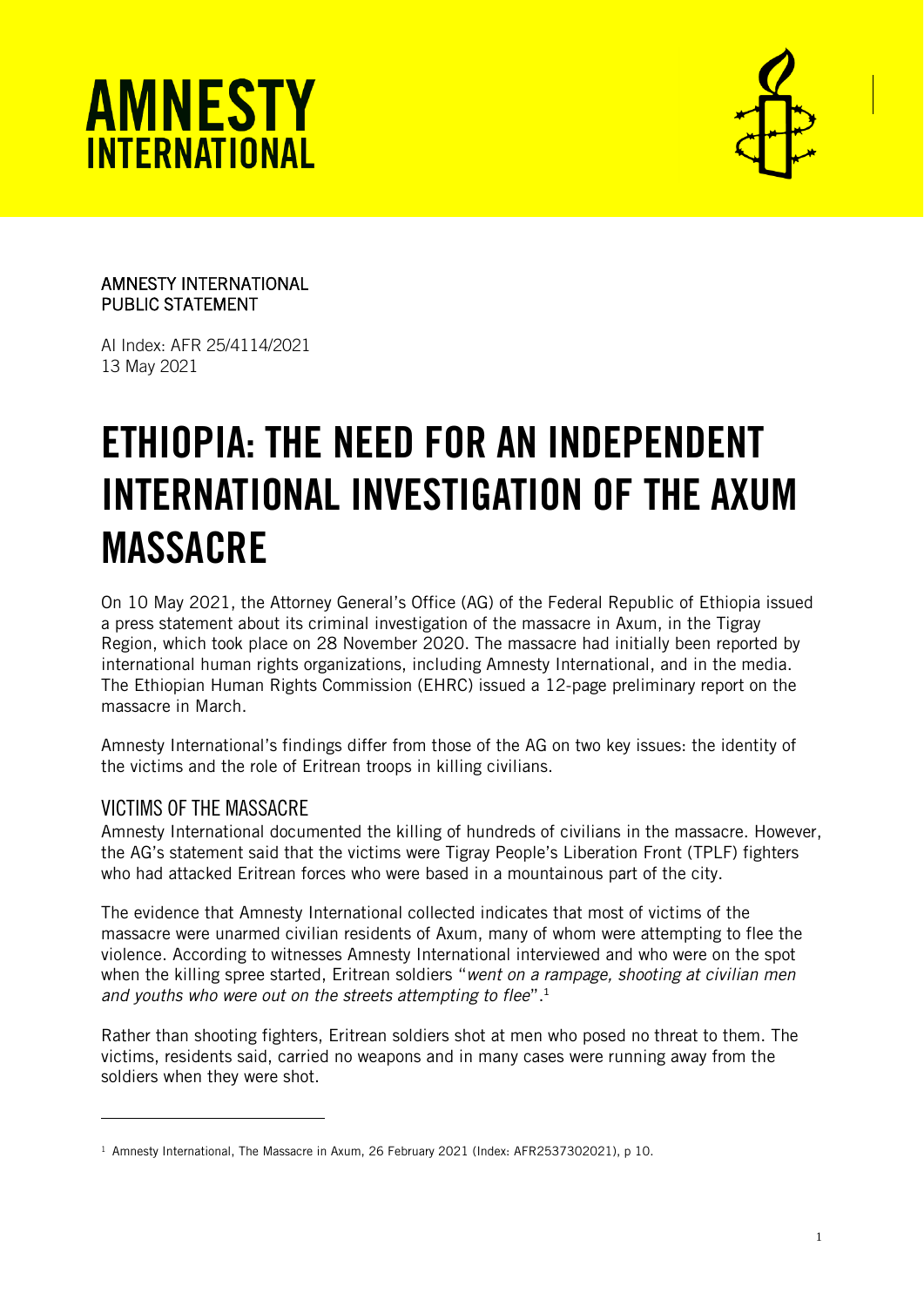In the Tsele neighborhood, for example, Eritrean soldiers shot a homeless man known as Oud who had suffered from mental health problems. A witness recalled:

*He was walking. After he started running, they shot him: he started running and then stopped and was lying on the incline of the asphalt. I saw when they shot him — his body shook. They were about 70 metres from him.<sup>2</sup>*

In addition, many of the killings took place in private homes, during house-to-house searches. Witnesses interviewed by Amnesty International described how Eritrean soldiers supported by mechanized units went house-to-house killing all males that they found, including teenagers, adults, and elders alike. In multiple instances Eritrean soldiers killed all male members of any family they found in a house.

For example, Habtom (name changed), a resident of Addis Ababa, said Eritrean soldiers killed four of his close relatives —Lisaneworq Laeke, Biniam Lisaneworq, Girmay Tekly and Birhane Weoday — near Axum's Abune Pentalwos Church*. 3*

Eritrean soldiers killed civilians in front of their family members, including children. Their house-to-house raids continued until late evening covering multiple neighborhoods of Axum City, including those located far away from the location of earlier fighting, such as St Abune Pentalwos Church, Sabian, Menaharia, and St Michael Church.

The following day, 29 November, Eritrean soldiers also attacked friends and relatives of the victims who tried to collect the bodies of those who were killed. 4

### THE RESPONSIBILITY OF ERITREAN SOLDIERS FOR THE MASSACRE

The AG's Office report minimized the role of the Eritrean forces in the massacre, claiming that the TPLF had distributed Ethiopian and Eritrean military uniforms to criminals released from prison.

However, witnesses interviewed by Amnesty International identified the Eritrean soldiers who conducted the house-to-house raids in Axum not only by their military uniforms but also by cultural and linguistic signs unique to Eritreans. Some of the identifiers cited by witnesses included:

*Three scars on each temple, near the eye, marked some of the soldiers as Beni-Amir, an ethnic group that straddles Sudan and Eritrea but is absent from Ethiopia. While Ethiopian soldiers spoke Amharic, Eritrean soldiers spoke Arabic or Tigrinya, a language spoken by both Tigray people and Eritreans. Although the language is basically the same in both regions, the Tigrinya that Eritrean soldiers is a distinctive dialect, with its own words and accent. For example, as one woman explained, "They keep saying ta'ale, which in Tigrinya means 'move it.' But that's Eritrean Tigrinya. We use laghak." 5*

<sup>&</sup>lt;sup>2</sup> Amnesty International interview (name withheld), Hamdayet, Sudan, 20 January 2021.

<sup>3</sup> Amnesty International phone interview (name withheld), Addis Ababa, Ethiopia, 26 January 2021. This account is further corroborated by other witnesses in Axum who attended the burial of the deceased on 30 November.

<sup>4</sup> Amnesty International, The Massacre in Axum, 26 February 2021 (Index: AFR2537302021), p 13.

<sup>5</sup> Amnesty International, The Massacre in Axum, 26 February 2021 (Index: AFR2537302021), p 13.